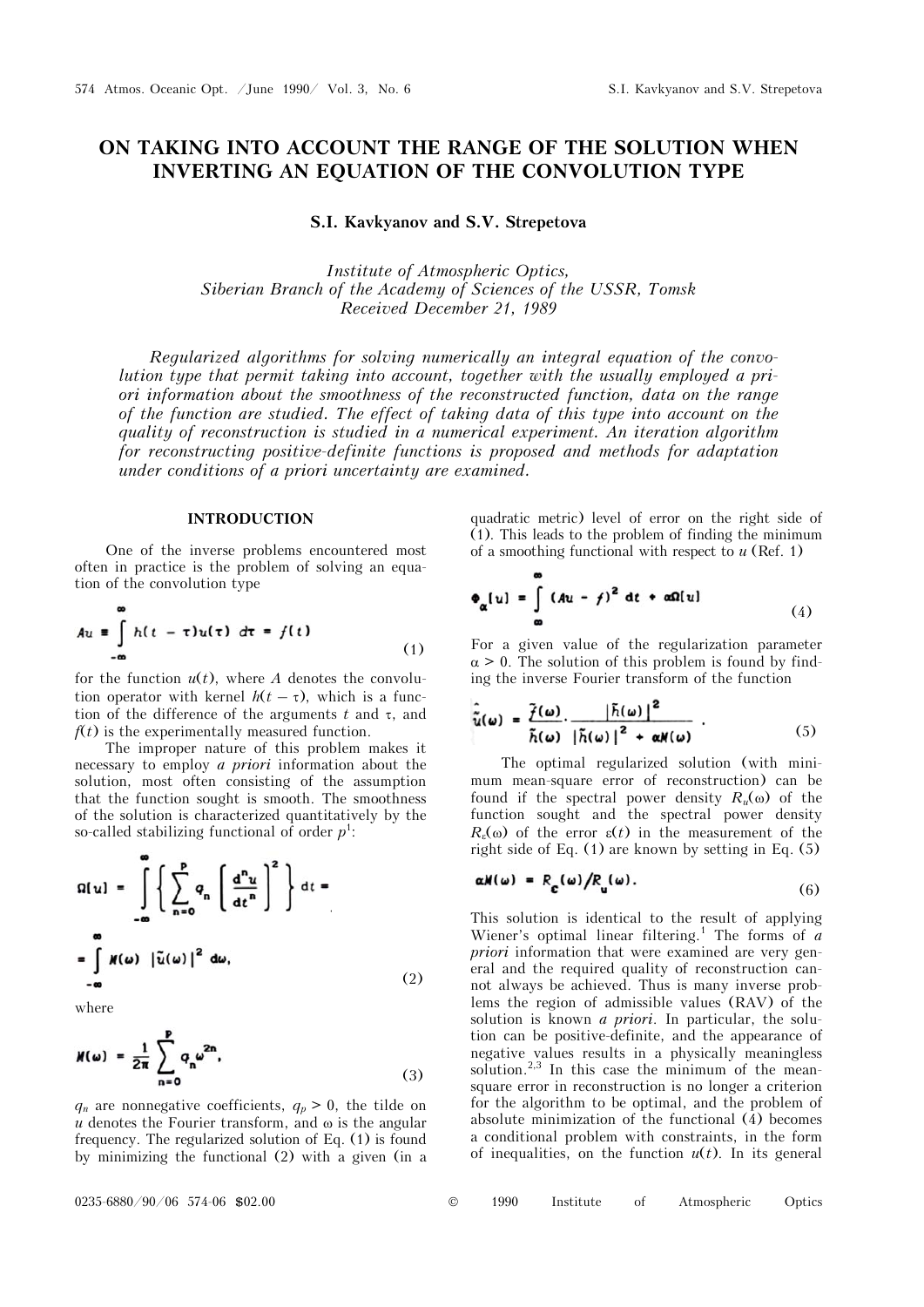In this work we examine some methods for taking into account a priori assumptions about the range of the solution when inverting Eq. (1), the effect of these assumptions on the accuracy of reconstruction is investigated in a numerical experiment, and an iteration algorithm for reconstructing positive-definite functions, which makes it possible to perform the calculations more rapidly than in the case of the numerical methods of minimization, is proposed.

# **EFFECT OF A PRIORI CONSTRAINTS ON THE FUNCTION** *U***(***t***) OF THE QUALITY OF RECONSTRUCTION**

The simplest method for taking into account *a priori* restrictions in the form of inequalities

$$
\beta(t) < u(t) < \gamma(t) \tag{7}
$$

is numerical minimization of the functional (4) as a function of *N* variables  $u(t_1)$ , ...,  $u(t_N)$  taking into account Eq. (7), but for large *N* this problem is very time-consuming. A significant advantage is gained by reducing the problem with constraints to a problem of unconditional minimization.<sup>4</sup> In this work the constraints (7) were taken into account by using successively bilinear and logarithmic transformation of the range  $(\beta, \gamma)$  of the function *u* sought<sup>3</sup> (to simplify the notation we omit the arguments of the functions)

$$
z(u) = \ln\left\{\frac{au + b}{cu + d}\right\}.
$$
  

$$
\frac{b}{a} = -\beta, \quad \frac{d}{c} = -\gamma, \quad ad \ne bc.
$$
 (8)

which maps this region In a single-valued fashion onto the entire number scale  $z \in (-\infty, \infty)$ , and in addition the ratio  $a/c$  can be arbitrary. The inverse mapping has the form

$$
u(z) = \frac{b - d \exp z}{c \exp z - a} \tag{9}
$$

Substituting Eq. (9), using Eq. (8), into Eq. (1) and constructing Tikhonov's smoothing functional for the nonlinear, with respect to  $z(t)$ , integral equation obtained In the process, we arrive at the problem of unconditional minimization of

$$
\Phi_{\alpha}[z] = \alpha \Omega[z] +
$$
  
+ 
$$
\int_{-\infty}^{\infty} \left\{ \int_{-\infty}^{\infty} h(t-\tau) \frac{\beta(\tau) - \exp(z)}{1 - \exp(z/\gamma(\tau))} d\tau - f(t) \right\}^2 dt
$$
 (10)

Numerical minimization of Eq. (10) was performed using a package of applied programs of a dialogue system of optimization (DISO-BÉSM), developed at the

Computational Center of the Academy of Sciences of the USSR,<sup>4</sup> with the function  $z(t)$  given on a uniform grid of 16 points  $t_1$ . The search for a minimum by the method of conjugate gradients required of the order of 20 min on a BÉSM-6 computer. The results of the model calculations for different forms of the *a priori* constraints on  $u(t)$  are presented in Fig. 1. The model function  $u(t)$  in the form of a sum of two Gaussian curves is presented in Fig. 1a. Figure 1 also shows the function  $\hat{f}(t)$ , obtained from Eq. (1), where  $h(t)$  was assumed to be a Gaussian curve, and the results of reconstruction of  $u(t)$  according to Eq. (5) (neglecting the *a priori* constraints) with  $M(\omega) = 1$  and two values of the parameter  $\alpha$ , chosen empirically. Figure 1b shows the results obtained by minimizing the functional (10) for three variants of the *a priori* constrains of the form (7):

a)  $\beta(t) = 0$ ,  $\gamma(t) = \infty$  (positive-definiteness of the solution);

b)  $\beta(t) = 0$ ,  $\gamma(t) = u_m f(t) / f_m$  (the index *m* denotes the maximum value and it is assumed that *um* is known); and,

c)  $\beta(t) = 0$ ,  $\gamma(t) = u_m$  at  $t_0 \le t \le T$ ,  $\gamma(t) = 0$  at  $t < t_0$ ,  $t > T$  (finite range of  $u(t)$ , determined by the interval  $[t_0, T]$ , where  $f(t)$  exceeds the error level).



*FIG. 1. The effect of a priori information about the solution on the quality of reconstruction (in the absence of noise):*  $(a)$   $1)$  *the model function*  $u$ *it); 2) the right side f(t) of the starting equation; 3, 4) reconstruction of u(t) by Tikhonov's method with*  $\alpha = 10^{-5}$  *and*  $\alpha = 10^{-10}$ ; *(b) reconstruction of u(t) by direct minimization of the smoothing functional with constraints of the type a, b. and c given in the text (curves 1, 2, and 3).*

The regularization parameter was equal to  $\alpha = 10^{-5}$  in all cases. From comparison of the results presented in Figs. 1a and b it can be concluded that the quality of the solution is significantly improved if the RAV of the function sought is taken into account. This improvement is manifested in the fact that there are no negative values of the solution and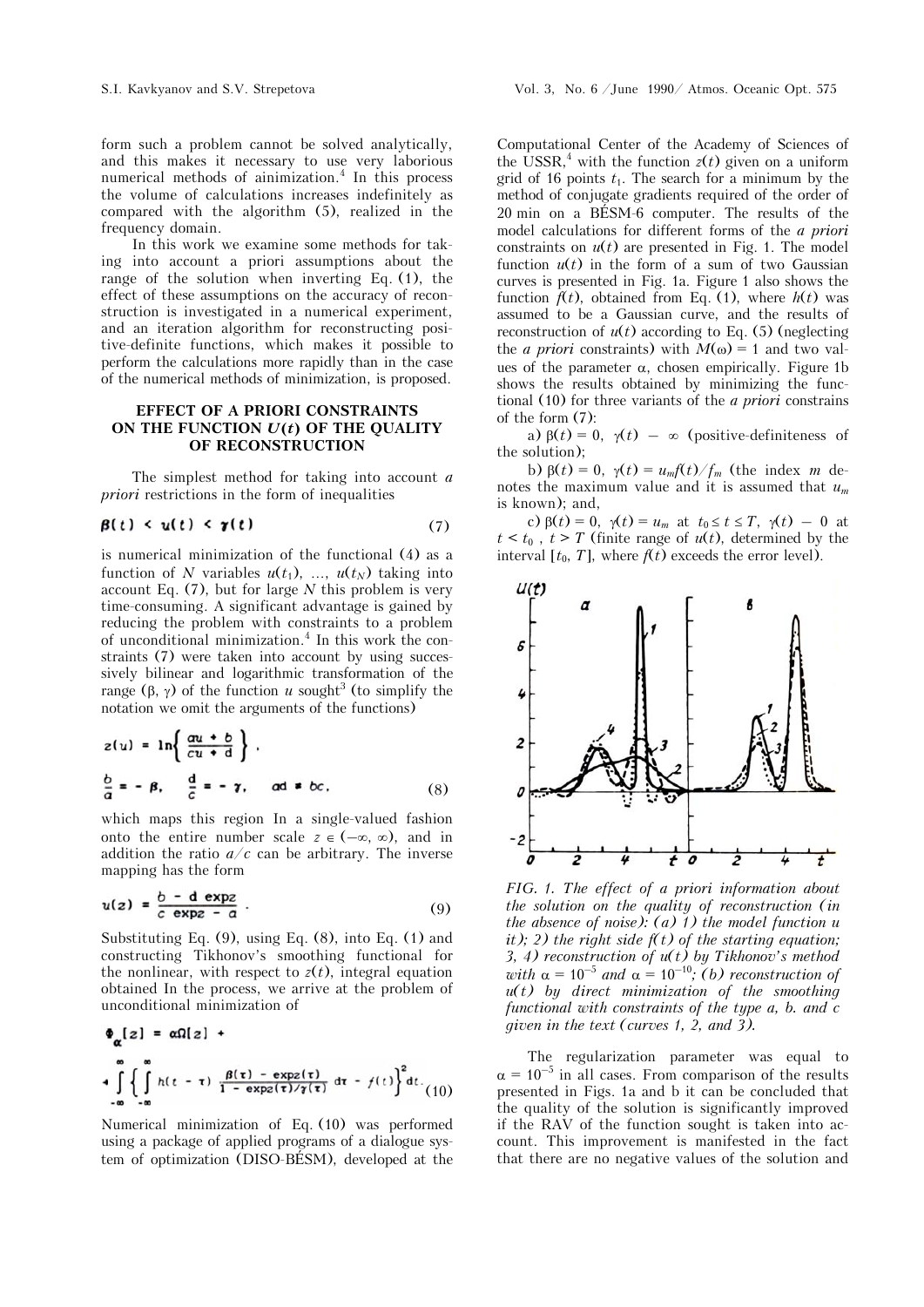the fine structure of the solution is reconstructed in greater detail. As one can see from Fig. 1b. the form of the *a priori* constraints on *u*(*t*) does not affect the reconstruction very strongly, and in the present model problem the condition that the solution be positive definite is sufficient. At the same time, the improvement in the quality of reconstruction involves large amounts of computer time. An iteration algorithm for inverting an equation of the convolution type, taking into account the positivedefiniteness of the solution, is described below. This algorithm makes it possible to reduce by many factors the volume of calculations as compared with the methods of direct minimization.

# **ITERATION ALGORITHM FOR RECONSTRUCTING POSITIVE-DEFINITE FUNCTIONS**

Let the initial approximation  $\bar{u}(t)$  to the positive-definite solution of Eq. (1) be known. We shall represent  $u(t)$  in the form

$$
u(t) = u(t) \cdot \Delta u(t). \tag{11}
$$

We transform by means of the transformations (8) and (9), where  $b = 0$  and  $c = 0$ , to the new function sought  $z(t)$ , in such a way that

$$
\Delta u(t) = \exp(z).
$$
 (12)

Substituting Eq. (12) into Eq. (1) we obtain a nonlinear equation for the function  $z(t)$  whose values fall into the range from  $-\infty$  to  $+\infty$ . Assuming that  $\bar{u}(t)$  is close to the exact solution  $u(t)$  and  $z(t)$ is close to zero because of Eq. (12), we obtain

$$
u(t) \approx \bar{u}(t) + \bar{u}(t)z(t), \qquad (13)
$$

as a result of which the nonlinear equation is linearized

$$
\int_{-\infty}^{\infty} h(t-\tau)\overline{u}(\tau)z(\tau) d\tau = f(t) - A\overline{u},
$$
\n(14)

and its regularized solution can be written, analogously to Eq. (5), as

$$
z(t) = \frac{1}{2\pi\bar{u}(t)} \times
$$
  
\n
$$
\times \int_{-\infty}^{\infty} \left[ \tilde{f}(\omega) - \tilde{h}(\omega)\tilde{u}(\omega) \right] \frac{|\tilde{h}(\omega)|^2 \exp(i\omega t)}{|\tilde{h}(\omega)|^2 + \alpha N(\omega)} d\omega,
$$
\n(15)

where

$$
\alpha M(\omega) = R_{\varepsilon}/R_{\mathbf{u}-\overline{\mathbf{u}}} \tag{16}
$$

Iterative refinement of the solution is performed according to the scheme

$$
\bar{u}^{(j)} = u^{(j-1)}, \qquad R_{u-\overline{u}}^{(j)} = |R_u - R_{\overline{u}}^{(j)}|,
$$
  

$$
u^{(j)} = u^{(j-1)} \exp(z^{(j)}, \qquad j = 1, 2, ..., \qquad (17)
$$

starting with the zeroth-order approximation  $u^{(0)} = \bar{u}$ .



*FIG. 2. Iterative reconstruction of positivedefinite functions, (a) Reconstruction in absence of noise; 1) the model function*  $u(t)$ *; 2), 3) the results of reconstruction after the first and tenth iterations; (b) reconstruction with* 1% *noise on the right side of the starting equation; 1) zeroth-order regularization; 2) optimal linear filtering; 3), 4) taking into account the positivedefiniteness of u(t) after* 100 *and* 400 *iterations.*

To investigate the quality of the reconstruction and the rate of convergence of the algorithm we performed a numerical experiment, whose results are presented in Fig. 2. The model function  $u(t)$  was chosen to be the same sis in Fig. 1 and the modulus of the solution obtained according to (5) with  $M(\omega) = 1$  and  $\alpha = 10^{-15}$  (see Fig. 1a, curve 4) was chosen as the zeroth-order approximation  $\bar{u}(t)$ ; the zero values of the initial approximation were replaced by small numbers. The results of using the iteration algorithm (15)–(17) are presented in Fig. 2a (after one and ten iterations). Figure 2b shows the results of reconstruction in the presence of an additive error  $\varepsilon(t)$ , distributed uniformly in the interval  $[-0.01 \, f_m, 0.01 \, f_m]$  on the right side of Eq. (1). The curve 1 was obtained with  $M(\omega) = 1$ and the parameter  $\alpha$  determined from the mismatch; curve 2 was obtained using Eq. (6) with  $R_{\varepsilon}$  and  $R_U$ calculated numerically for the functions  $\varepsilon(t)$  and  $u(t)$ . The curve 3 and 4 represent the results of the iteration algorithm after, respectively, 100 and 400 iterations (the zeroth-order approximation was assumed to be constant and equal to the average value of the model function  $u(t)$ , and  $R_{\varepsilon}$  and  $R_U$  were also assumed to be known. We shall investigate below the effect of uncertainties in the spectral power densities of the solution and the noise on the accu